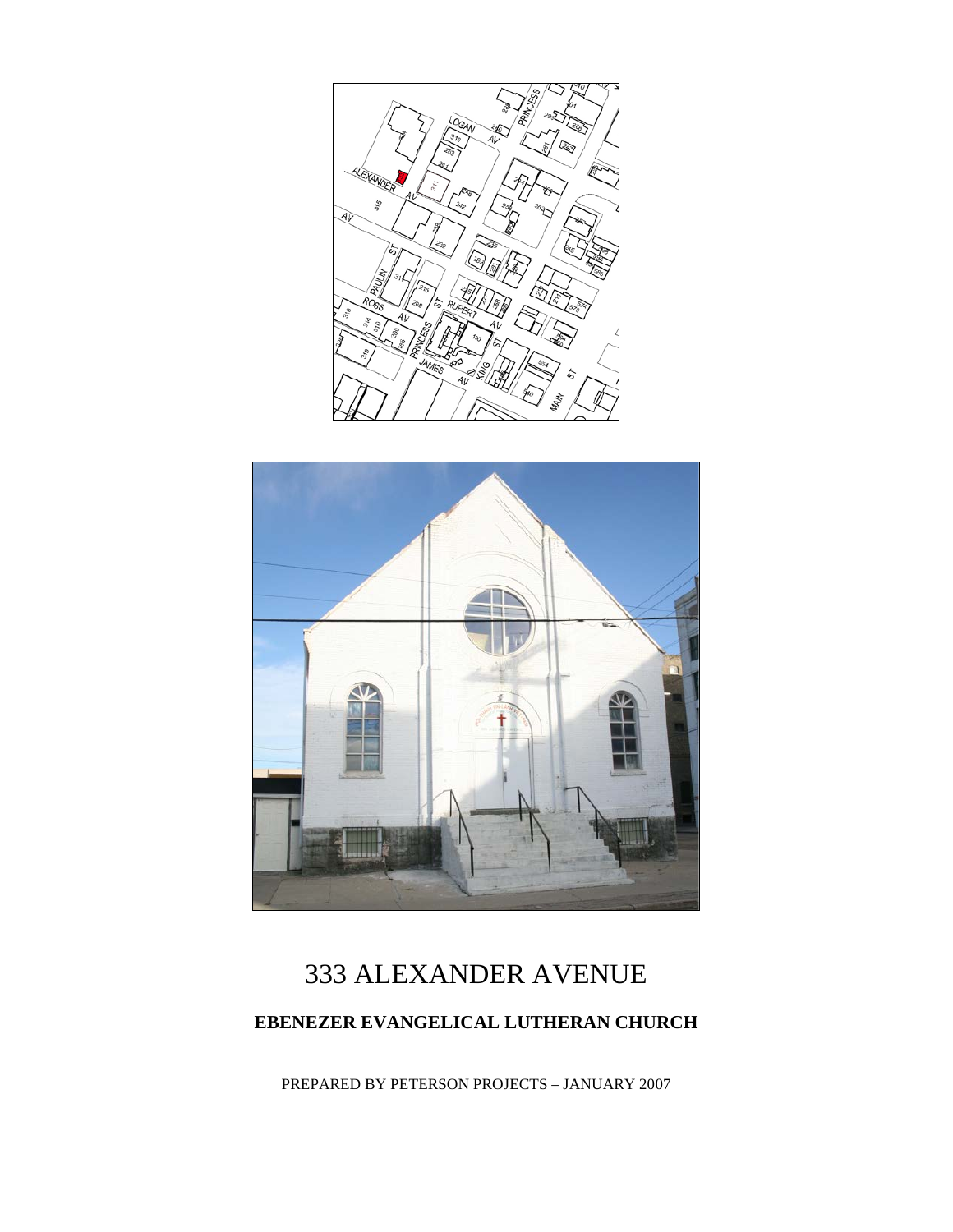

## 333 ALEXANDER AVENUE **EBENEZER EVANGELICAL LUTHERAN CHURCH**

**Date of Construction:** 1901 **Building Permit:** 387/1901 **Architect:** Palmer, F.A. **Contractor:** Halford, George T.C.

#### ARCHITECTURAL INTEREST:

Built in 1901 at a cost of \$5,000 and measuring approximately 10.7 x 12.2 metres (35 x 40  $f$ eet), $\frac{1}{x}$  $\frac{1}{x}$  $\frac{1}{x}$  this modest brick church on the northwest corner of Alexander Avenue and Stanley Street is a remnant of the pre-history of the Exchange District when the area north of Main Street developed as one of the City's first residential districts and included services like restaurants, tailors and churches.

The main (south) façade features a raised rusticated stone base leading to the brick exterior walls. Basement windows are located on either side of the wide set of steps leading to the raised front door. This entrance is arched and features curved brick drip moulding. Attached brick buttresses frame the entrance and the large circular window with crucifixshaped interior divisions above it. The ground floor also includes round headed windows with brick drip moulding and fan-like interior divisions. The building is finished with a high-pitched gable roof.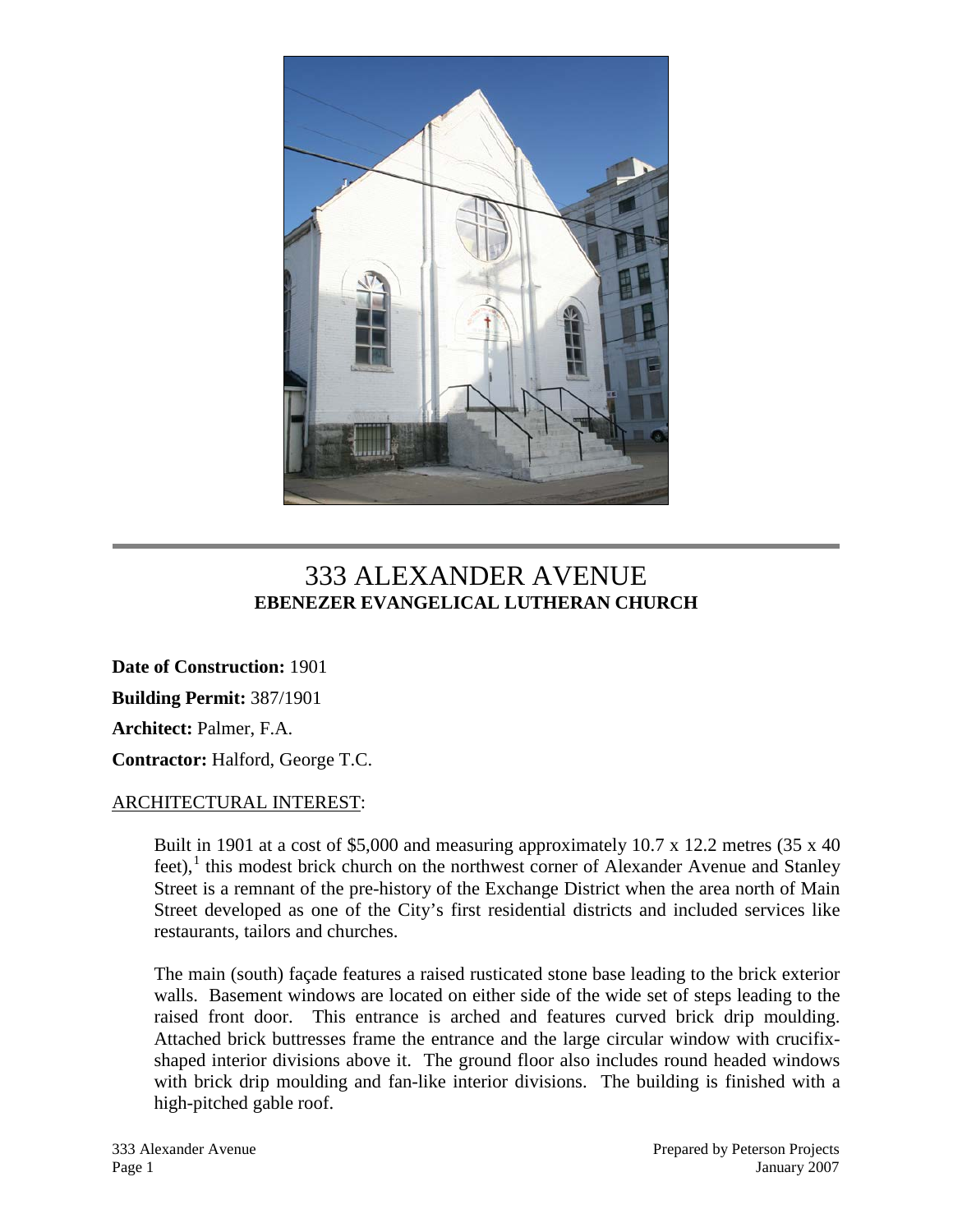

Front (south) and east façades, 2006

The east and west façades continue the architectural language of the front façade, with their raised stone foundation walls, buttresses and basement and ground floor windows. A small, enclosed entrance is found on the west façade near the south corner. The rear (north) façade is windowless, only the brick chimney interrupts the flat walls. A trailer is also located next to this area.

The building stands on its original site and appears to be in good structural condition. It does not appear that the original design or exterior finishes have been greatly altered over the years. The building remains a modestly ornamented structure, displaying the subdued design and sturdy construction that made it perfectly suited to serve the needs of the growing congregation for which it was built over 100 years ago.

Architect F.A. Palmer designed this church. Nothing is known about Palmer at this time, he appears to have worked in the city for only a few years in the early 1900s. With only a handful of contracts, this church would be considered his most significant local work. Contractor George T.C. Halford practiced in the city until the 1920s. Living his whole life in the North End, he worked for many of Winnipeg's top architects and was responsible for the construction of many fine buildings including Zion Methodist Church, 343 Pacific Avenue (1904 – demolished), All Peoples' Stella Avenue Mission, 470 Stella Avenue (1909), and Robertson Memorial Institute (Presbyterian), 650 Burrows Avenue (1911). He died ca.  $1934<sup>2</sup>$  $1934<sup>2</sup>$  $1934<sup>2</sup>$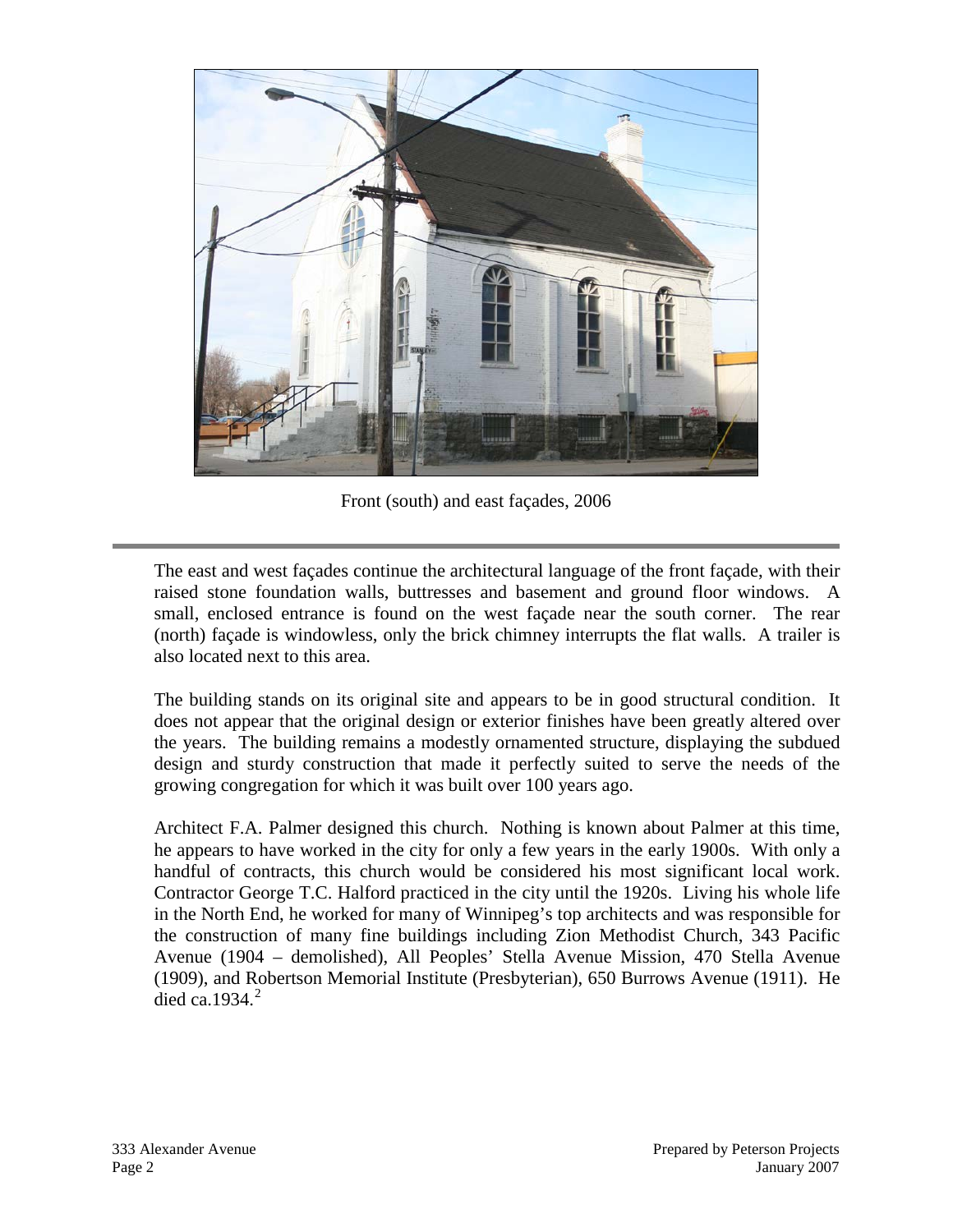

Front (south) and west façades, 2006

### HISTORICAL INTEREST:

This church has been home to a number of different congregations over its lifetime. Originally it was home to the Ebenezer Evangelical German Church. Formed in the 18<sup>th</sup> century in Pennsylvania by Jacob Albright, the Methodist sect ministered to German immigrants through the organization of evening prayer meetings.<sup>[3](#page-5-2)</sup> The first missionary was sent to Western Canada in 1899 and the Ebenezer Evangelical Church organized with 14 charter members later the next year. In 1930 the congregation moved to its new home at the corner of Church Avenue and McKenzie Street and renamed itself Albright Memorial Evangelical Church.<sup>[4](#page-5-3)</sup>

Many other congregations have used the church including the First Norwegian Baptist Church (1930-40), the German Full Gospel Church (1950), the Indian Métis Holiness Chapel (1990) and the Hoi-Thánh Tin-LàhnViêt-nam Vietnamese Mennonite Church  $(2005).$  $(2005).$  $(2005).$ <sup>5</sup>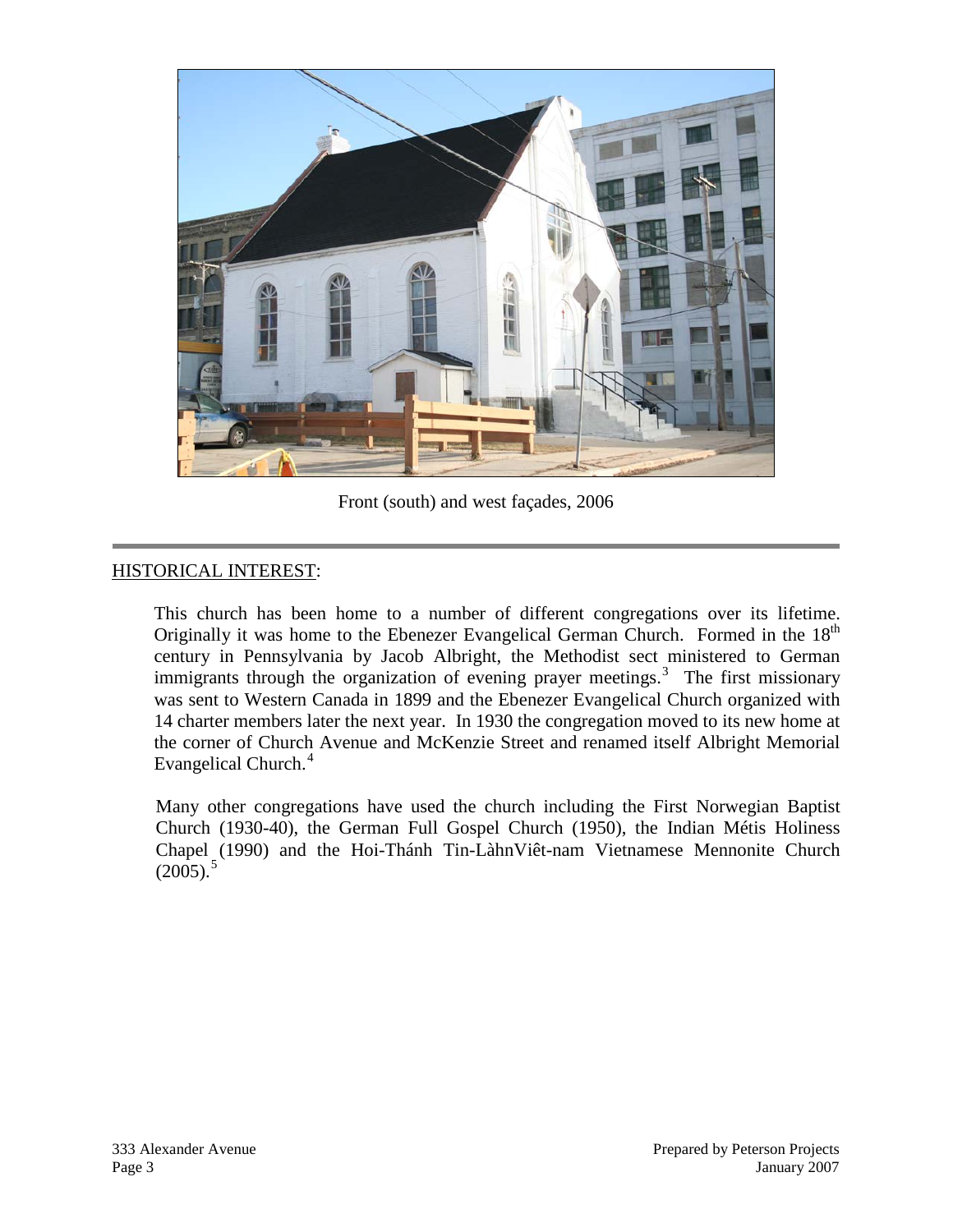

East and rear (north) façades, 2006

### RECOMMENDATION TO HISTORICAL BUILDINGS COMMITTEE:

Under the Historical Buildings By-law, this building meets a number of important criteria:

- its historical importance- one of the oldest churches in Winnipeg's downtown and illustrative of the residential nature of this area prior to its transformation into a warehouse district. Early missionary activities in Winnipeg and Western Canada by organized groups from the east is also of importance;
- its associations- its connections to an early immigrant-oriented congregation and the building's subsequent use by a variety of ethnic congregations;
- its design- an example of a modest church;
- its architect/contractor- F.A. Palmer was a known local designer, as was builder G.T.C. Halford
- its location- on an intersection and contributing to the historic streetscape; and
- its integrity- its façades continue to display their original elements and design.